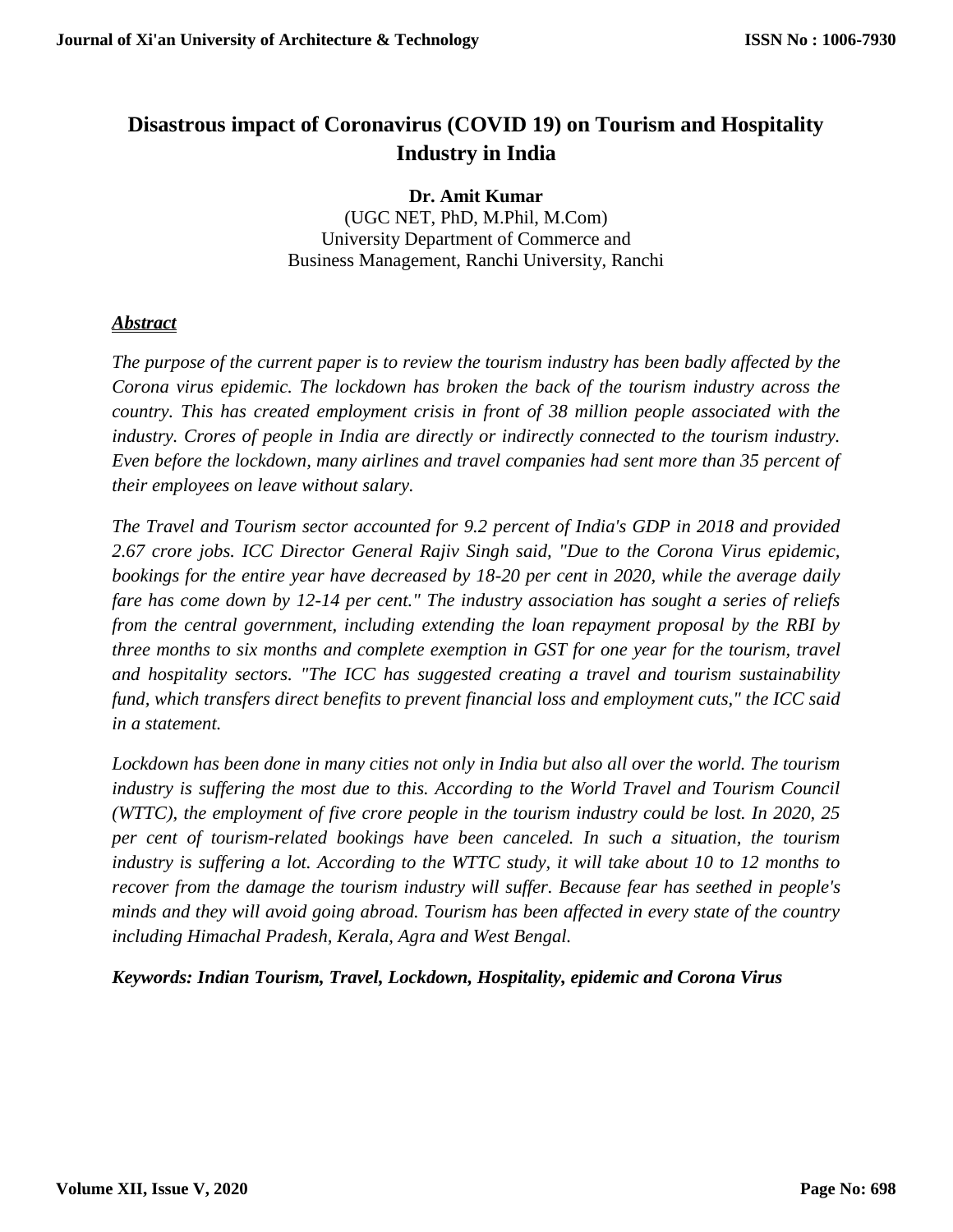#### **Introduction**

It is currently wide acknowledged that the Corona virus (COVID-19, as formally known) was first testified in Wuhan, China in Dec 2019, and was recognized by Chinese authorities as a novel virus in January 2020. WHO (World Health Organization) declared this as a PHEIC (Public Health Emergency of International Concern) in the end of January 2020. After the initial delay in the source point (Wuhan), Chinese authorities took utmost efforts to regulate the blowout of the disease; however, it has already started impacting other parts of China as well as other countries during mid to end of January. A term "infodemic" has been used by the WHO Director General at the initial stage of the spread of the virus (during mid- January 2020: which seems to be still valid while writing the paper in the end of March 2020. WHO colleagues have warned the tsunami of information, particularly with social media, which numerous times call for panic condition. We've got ascertained this in several countries, as well as fake news spreading through social media. On 11th of March 2020, WHO has declared this as a worldwide pandemic, and as of 30<sup>th</sup> of April 2020, 212 Countries and Territories all around the world have conveyed as the coronavirus COVID-19 that originated from Wuhan, China.

While the statistics of infected persons, casualties changing rapidly overtime, it is very challenging to put a number. As of  $30<sup>th</sup>$  of April, there are more than 2,24,301 death reported, while more than 83,000 people are in critical situations globally. More than 31,81,642 people are affected. Though it's early to create any investigate on the character of its spread, a rare characteristics can define this novel virus as follow:

- *- High rate of spread:* Within three months the virus has spread globally and is taken into account as a worldwide pandemic. The speed of its spread is high, that happened due to higher mobility of people in a globally interconnected world. It is aforementioned folks to people transmission rate of very high.
- *- Aged and low immune people more vulnerable:* Data shows that the aged population and people with low immunity (with diabetes or other chronic disease) are more susceptible to this novel virus.
- **Differential recovery rate:** While the worldwide average of recovery rate is comparatively low (like 28 to 30%), totally different countries have differential recovery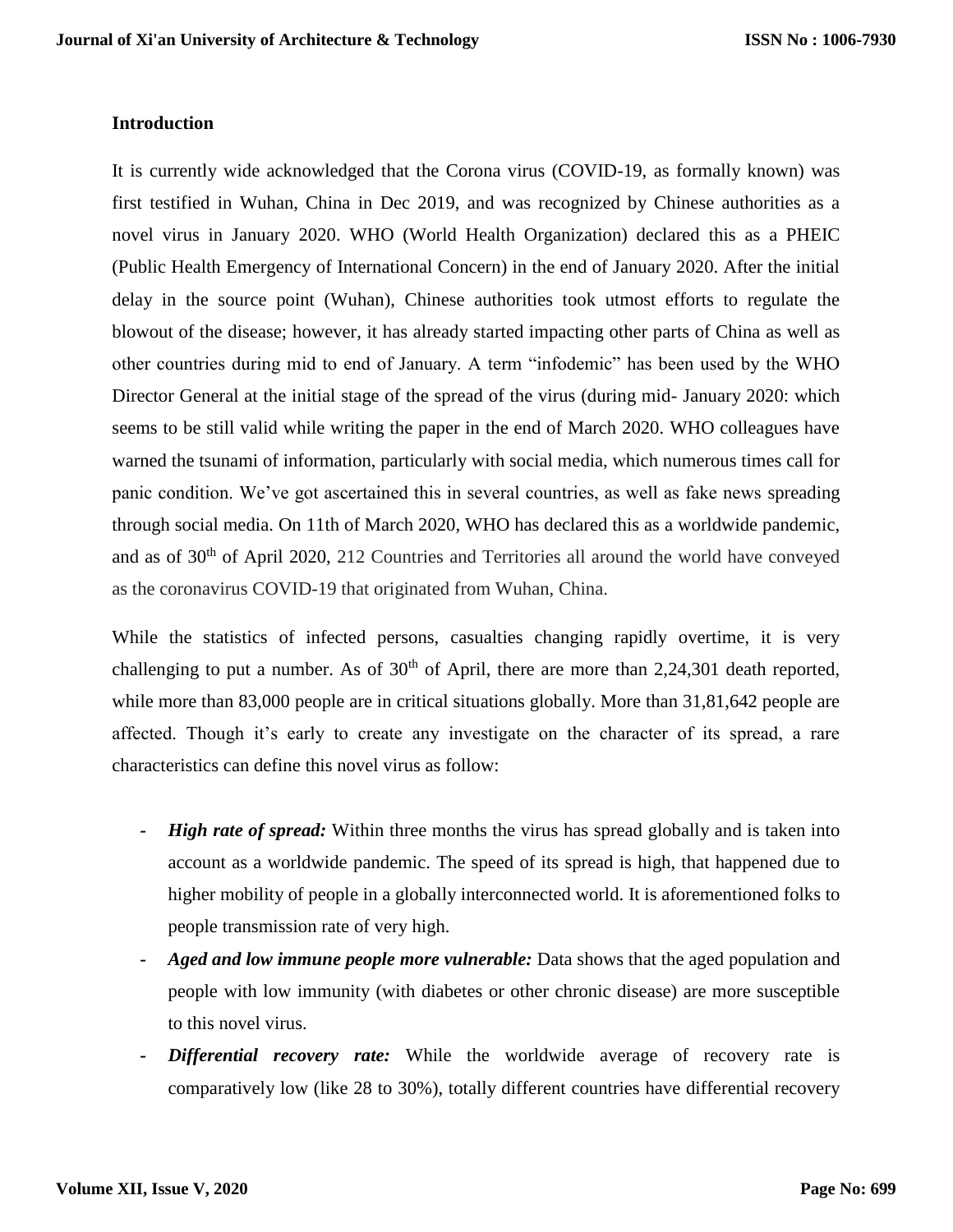rate. Whereas China, Korea, Japan has Comparatively high recovery rate, Europe, Iran, USA showed comparatively lower recovery rate. Of course, this can be perpetually everchanging, and hopefully gets better soon.

Over previous few weeks, there are numerous words which got significant attention like: "community spreading", "social distancing (physical distancing)", "self-isolation", "15 days quarantine", "lockdown," "break the chain" and many more. All these are used for one purpose, which is to prevent spreading the novel virus. Although there are reported use of medicines from different countries (without proper confirmation); there is no confirmed medicines accustomed cure this virus, or no vaccine are available on the market for COVID-19 as of April 30, 2020. Thus, the only way to stop the spread is to isolate us from social gathering or masses, and isolate confirmed people for quarantine. This method needs a combination of strong governance, use of existing and next technologies in innovative ways, and strong community participation and solidarity. It made fascinating analysis on however the country-based mitigation measures influence the course of epidemic.

While acknowledging that governance, citizen participation/awareness, penetration of technology varies from country to country, this paper makes a modest effort to investigate the experiences of China, Japan and Korea as East Asian cluster. Statistical analysis of the key governance decision is made and their correlations with the spread of the virus within these three countries are observed. A few common lessons are drawn, that have larger implications to the society during this crucial phase of COVID-19 global pandemic.

# **Proactive Prevention Activities**

To prevent infection and to slow transmission of COVID-19 a Novel Virus, do the following:

- Wash your hands regularly with soap and water, or clean them with alcohol-based hand rub.
- Maintain at least 1 metre distance between you and people coughing or sneezing.
- Avoid touching your face.
- Cover your mouth and nose when coughing or sneezing.
- Stay home if you feel unwell.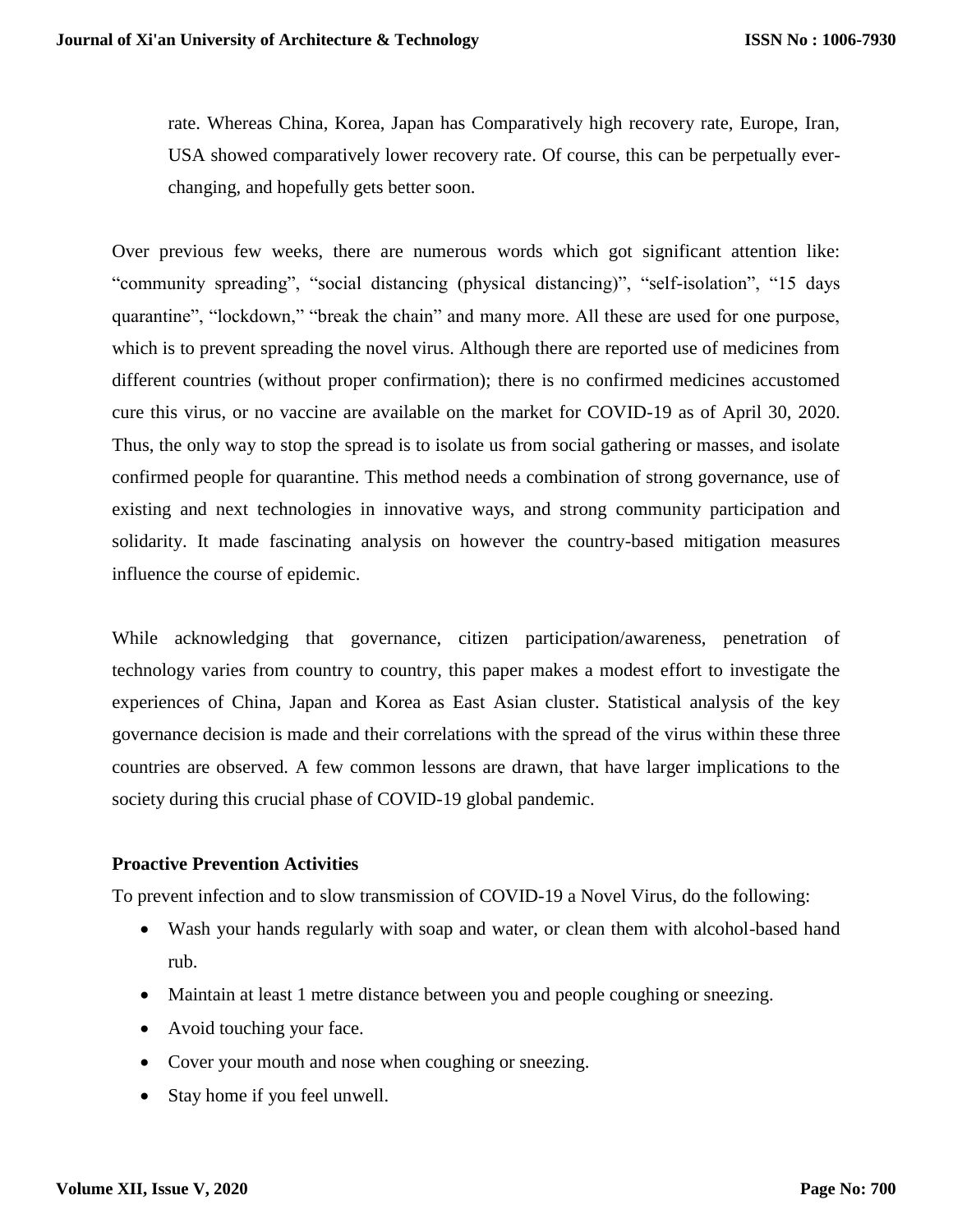- Refrain from smoking and other activities that weaken the lungs.
- Practice physical distancing by avoiding unnecessary travel and staying away from large groups of people.

# **Table 1: COVID – 19 State wise Status**

# **upto 30th April 2020 in India**

| State / UTs                | <b>Confirmed</b> | <b>Active</b>  | <b>Recovered</b> | <b>Deceased</b>  |
|----------------------------|------------------|----------------|------------------|------------------|
| Maharashtra                | 10498            | 8266           | 1773             | 459              |
| Gujarat                    | 4395             | 3568           | 613              | 214              |
| <b>Delhi</b>               | 3515             | 2362           | 1094             | 59               |
| <b>Madhya Pradesh</b>      | 2719             | 2100           | 482              | 137              |
| Rajasthan                  | 2584             | 1690           | 836              | 58               |
| <b>Tamil Nadu</b>          | 2323             | 1038           | 1258             | 27               |
| <b>Uttar Pradesh</b>       | 2281             | 1685           | 555              | 41               |
| <b>Andhra Pradesh</b>      | 1463             | 1027           | 403              | 33               |
| <b>Telengana</b>           | 1039             | 572            | 441              | 26               |
| <b>West Bengal</b>         | 795              | 623            | 139              | 33               |
| <b>Jammu and Kashmir</b>   | 614              | 390            | 216              | 8                |
| <b>Karnataka</b>           | 576              | 319            | 235              | 22               |
| <b>Kerala</b>              | 497              | 110            | 383              | $\overline{4}$   |
| <b>Bihar</b>               | 426              | 342            | 82               | $\overline{2}$   |
| Punjab                     | 357              | 248            | 90               | 19               |
| <b>Haryana</b>             | 313              | 101            | 209              | 3                |
| <b>Odisha</b>              | 143              | 101            | 41               | $\mathbf{1}$     |
| <b>Jharkhand</b>           | 111              | 88             | 20               | 3                |
| <b>Uttarakhand</b>         | 57               | 21             | 36               | $\overline{0}$   |
| <b>Chandigarh</b>          | 56               | 39             | 17               | $\boldsymbol{0}$ |
| <b>Assam</b>               | 42               | 12             | 29               | $\mathbf{1}$     |
| <b>Himachal Pradesh</b>    | 40               | 11             | 28               | $\mathbf{1}$     |
| <b>Chhattisgarh</b>        | 38               | $\overline{4}$ | 34               | $\overline{0}$   |
| <b>Andaman and Nicobar</b> | 33               | 17             | 16               | $\overline{0}$   |
| <b>Ladakh</b>              | 22               | 6              | 16               | $\overline{0}$   |
| <b>Meghalaya</b>           | 12               | 11             | $\overline{0}$   | $\mathbf{1}$     |
| <b>Puducherry</b>          | 8                | 3              | $\overline{5}$   | $\boldsymbol{0}$ |
| Goa                        | $\overline{7}$   | $\overline{0}$ | $\overline{7}$   | $\overline{0}$   |
| <b>Manipur</b>             | $\overline{2}$   | $\overline{0}$ | $\overline{2}$   | $\overline{0}$   |
| <b>Tripura</b>             | $\overline{2}$   | $\overline{0}$ | $\overline{2}$   | $\overline{0}$   |
| <b>Arunachal Pradesh</b>   | $\mathbf{1}$     | $\mathbf{0}$   | $\mathbf{1}$     | $\boldsymbol{0}$ |
| <b>Mizoram</b>             | $\mathbf{1}$     | $\overline{1}$ | $\overline{0}$   | $\overline{0}$   |

*Source: <https://www.mygov.in/covid-19>*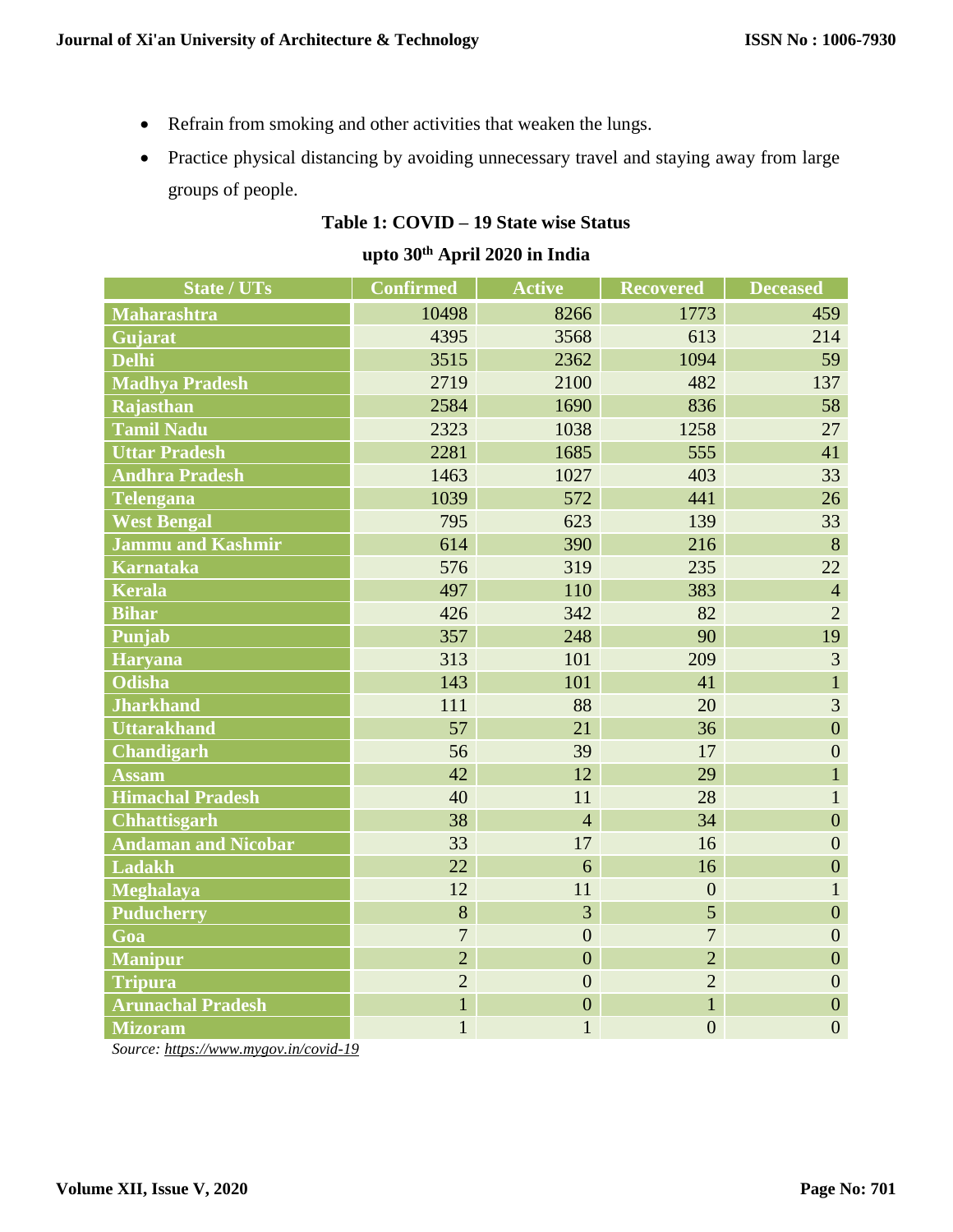Government of India is taking all essential steps to ensure that we are prepared well to face the challenge and threat posed by the rising pandemic of COVID-19 the Novel Corona Virus. With active support of the people of India, we have been able to contain the spread of the Novel Virus in our country. The utmost important factor in preventing the spread of the Virus locally is to empower the citizens with the right information and taking precautions as per the advisories being issued by Ministry of Health & Family Welfare.

| Day<br>(April)     | 01  | $\overline{02}$ | 03  | 04   | 05   | 06   | 07   | 08   | 09   | 10   | 11   | 12   | 13   | 14   | 15   |
|--------------------|-----|-----------------|-----|------|------|------|------|------|------|------|------|------|------|------|------|
| Confirmed<br>Cases | 385 | 329             | 336 | 601  | 472  | 693  | 354  | 853  | 591  | 547  | 1035 | 909  | 796  | 1211 | 1076 |
| Deaths             | 6   | 12              | 6   | 12   | 9    | 32   | 5    | 35   | 20   | 30   | 40   | 34   | 35   | 31   | 38   |
| Day<br>(April)     | 16  |                 | 18  | 19   | 20   | 21   | 22   | 23   | 24   | 25   | 26   | 27   | 28   | 29   | 30   |
| Confirmed<br>Cases | 941 | 1007            | 991 | 1334 | 1553 | 1336 | 1383 | 1409 | 1684 | 1429 | 1990 | 1396 | 1543 | 1897 | 1718 |
| Deaths             | 37  | 23              | 43  | 27   | 36   | 47   | 50   | 41   | 37   | 57   | 49   | 48   | 62   | 73   | 67   |

**Table 2: Status of COVID 19 for the month of April, 2020 in India**

*Source[: https://covid19.who.int/region/searo/country/in](https://covid19.who.int/region/searo/country/in)*



**Figure 1: Status of COVID 19 for the month of April, 2020 in India**

*Source: Drawn by authors with basic data from the month of April taken from official websites of COVID19.*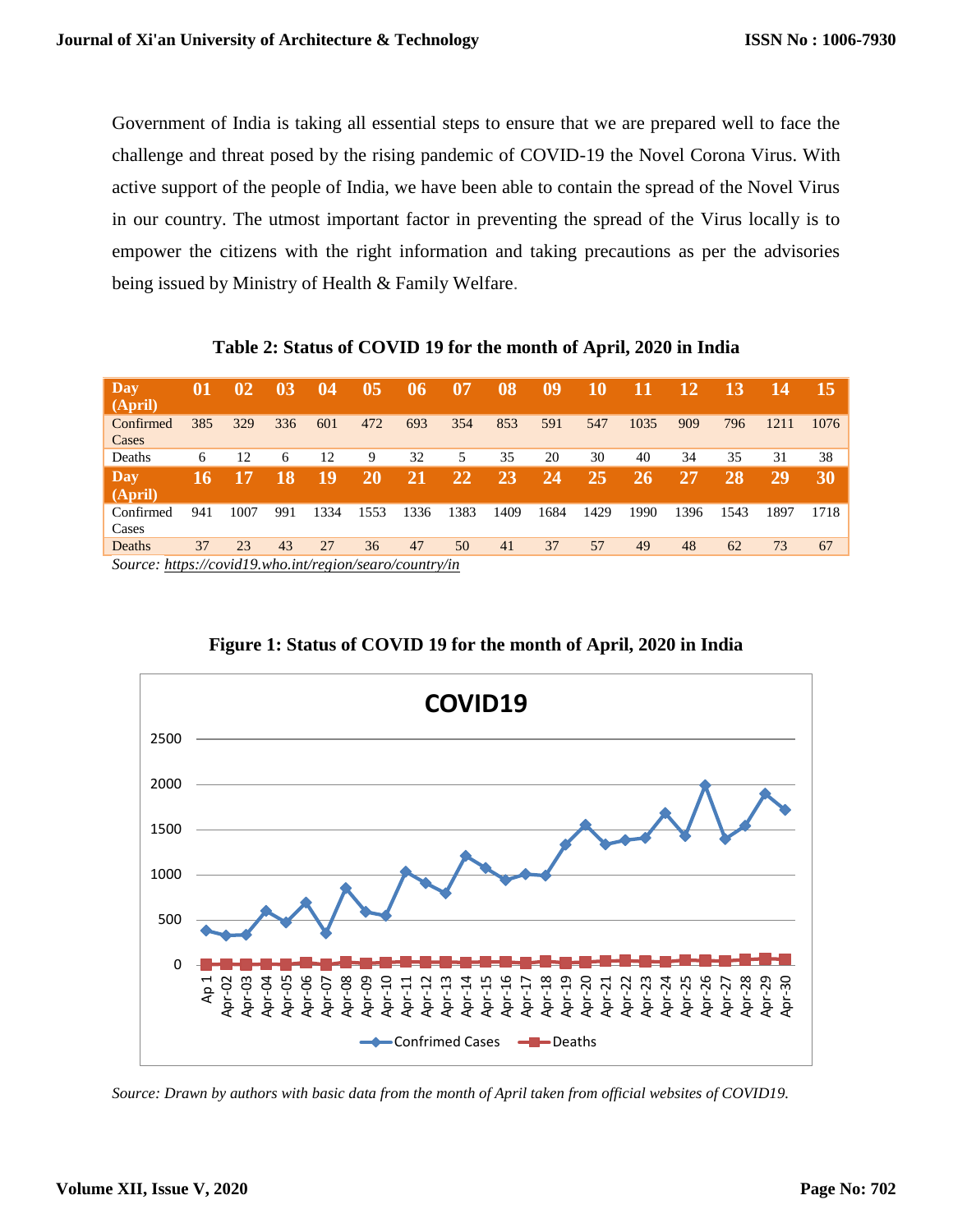Figure 1 shows the number of affected people per day of the month April in India with key WHO decisions stated above. The above description shows that within the month of April 1 to April 30, the virus has taken a significant number of lives, affected a large number of people, and brought down many States, including the economic hubs under lockdown. Several States have made travel bans, lock down of cities and provinces, which have also impacted significantly the local as well as Indian economy.

### **Hospitality**

The hospitality and travel industry have perhaps been most hard-hit, with hourly workers facing potential devastating hardships. Marriott International with approximately 174,000 employees is poised to place tens of thousands of workers on furlough. Hilton Worldwide has also notified lenders on 5th March 2020 borrowing a precautionary \$1.75 billion under a revolving loan to preserve money and to maintain flexibility "in light of uncertainty in the global markets".

Hotel industry revenue per available room in the United States fell 11.6% for the week ending 7th March 2020, whilst in China occupancy rates fell 89% by the end of January 2020. Other United States hotel companies are seeking approximately \$150 billion in direct aid for employees due to an unprecedented fall in demand, along with an estimated \$1.5 billion loss since mid-February. MGM Resorts International have also announced a temporary suspension in operation at its Las Vegas properties, with casino operations closing on 16th March, followed by hotel operations. Since 1st March 2020, hotel occupancy in Germany decreased by over 36%. Italian cities including Rome have been inadvertently affected with a current occupancy rate of 6%, whilst London remains the most stable with an occupancy rate of approximately 47%. Overall, the COVID-19 crises have led to international distortions for the hospitality industry, and significant slumps for the European hotel market.

#### **Tourism**

The tourism sector is currently one of the hardest-hit by the outbreak of COVID-19, with impacts on both travel supply and demand. As a direct consequence of COVID-19, The World Travel and Tourism Council has warned that 50 million jobs in the global travel and tourism sector may be at risk. In Europe, the European Tourism Manifesto alliance, encompassing over 50 European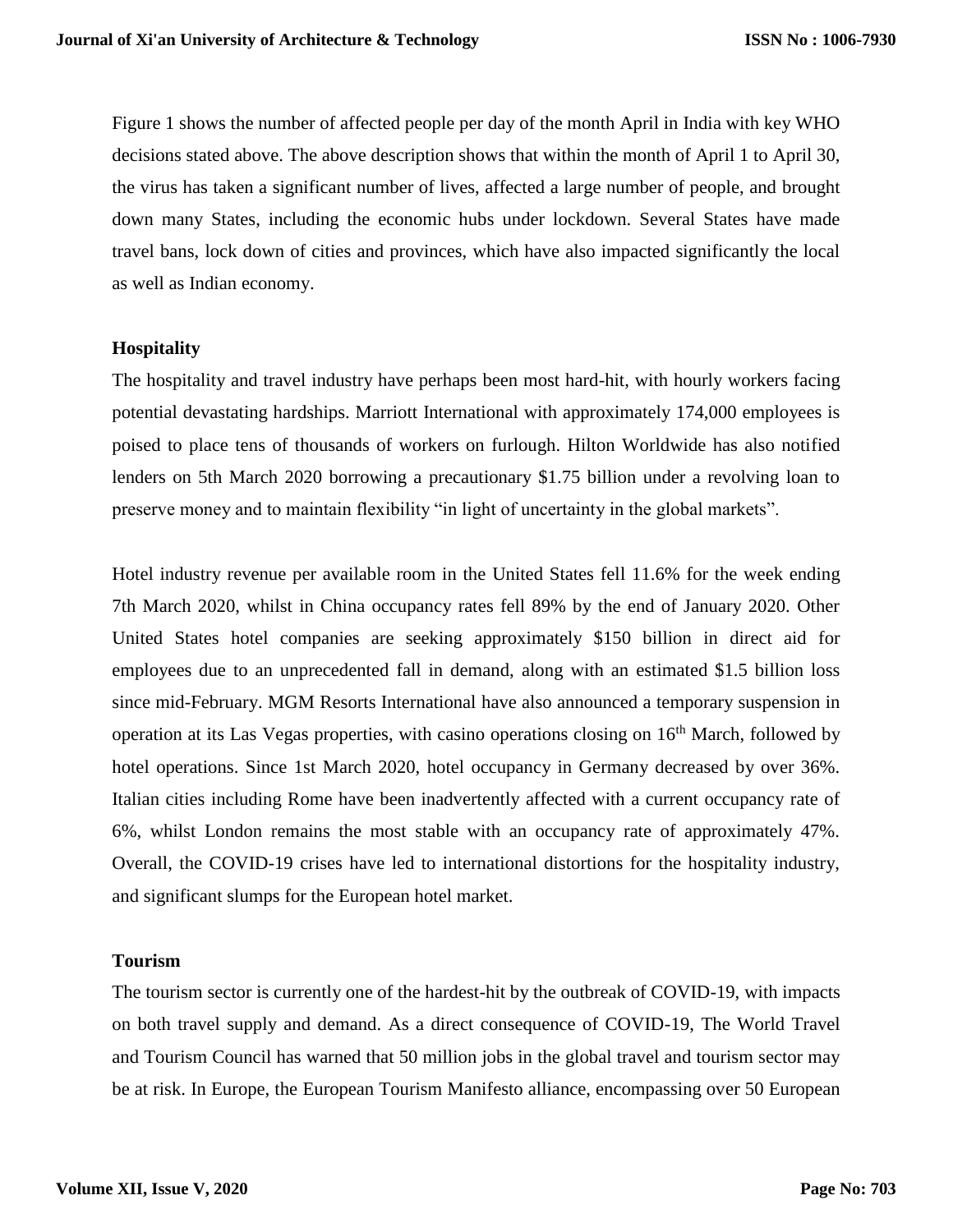public and private organisations from the travel and tourism sector, have highlighted the need to implement urgent measures. These include temporary state aid for the tourism and travel sector from national governments, fast and easy access to short- and medium-term loans to overcome liquidity shortages, including funds made available by the EU through the Corona Response Investment Initiative, and fiscal relief. The alliance has also called for the launch of the European Unemployment Reinsurance Scheme.

Internationally, Vietnam received approximately 1.45 million Chinese visitors in the first quarter of 2019, dropping by 644,000 in January of 2020. It is estimated that Vietnam's tourist sector will suffer a \$5 billion loss should the COVID-19 pandemic extend into the second quarter of 2020. Moreover, the Philippines are projecting a 0.3-0.7% slowdown in the country's full year GDP. In the United States, restriction of all non-essential travel, US-Canada border closure, and the suspension of visa services may accelerate disruption of the American economy. In the UK, many parks are now closing to further enforce social distancing as they have in Italy.

### **Aviation**

The travel industry is grappling with an unprecedented wave of cancellations and a significant drop in demand amid strict governmental instructions to implement social distancing and the restriction of unnecessary travel. Globally, border closures are on the rise. In the US, all foreign nationals from China, Iran, certain EU countries are barred from entering. This ban includes anyone who visited these countries within the 14 days prior to their US trip. The UK Foreign Office has also advised UK nationals against all but essential international travel. In Europe, the president of the EU commission has proposed all non-essential travel from outside the EU be suspended for 30 days. Travel suspensions have similarly been implemented across Asia and Africa.

In light of these events, Malaysia Airport reported a 30% decline in international passenger traffic for February. More recently, Airlines for America sought a government bailout encompassing \$25 billion in grants, \$25 billion in loans, and significant tax relief to ensure survival. UK airlines have also called for an immediate £7.5 billion emergency bailout to prevent a widespread shutdown. Ministers in the Netherlands have also reported implementing strategies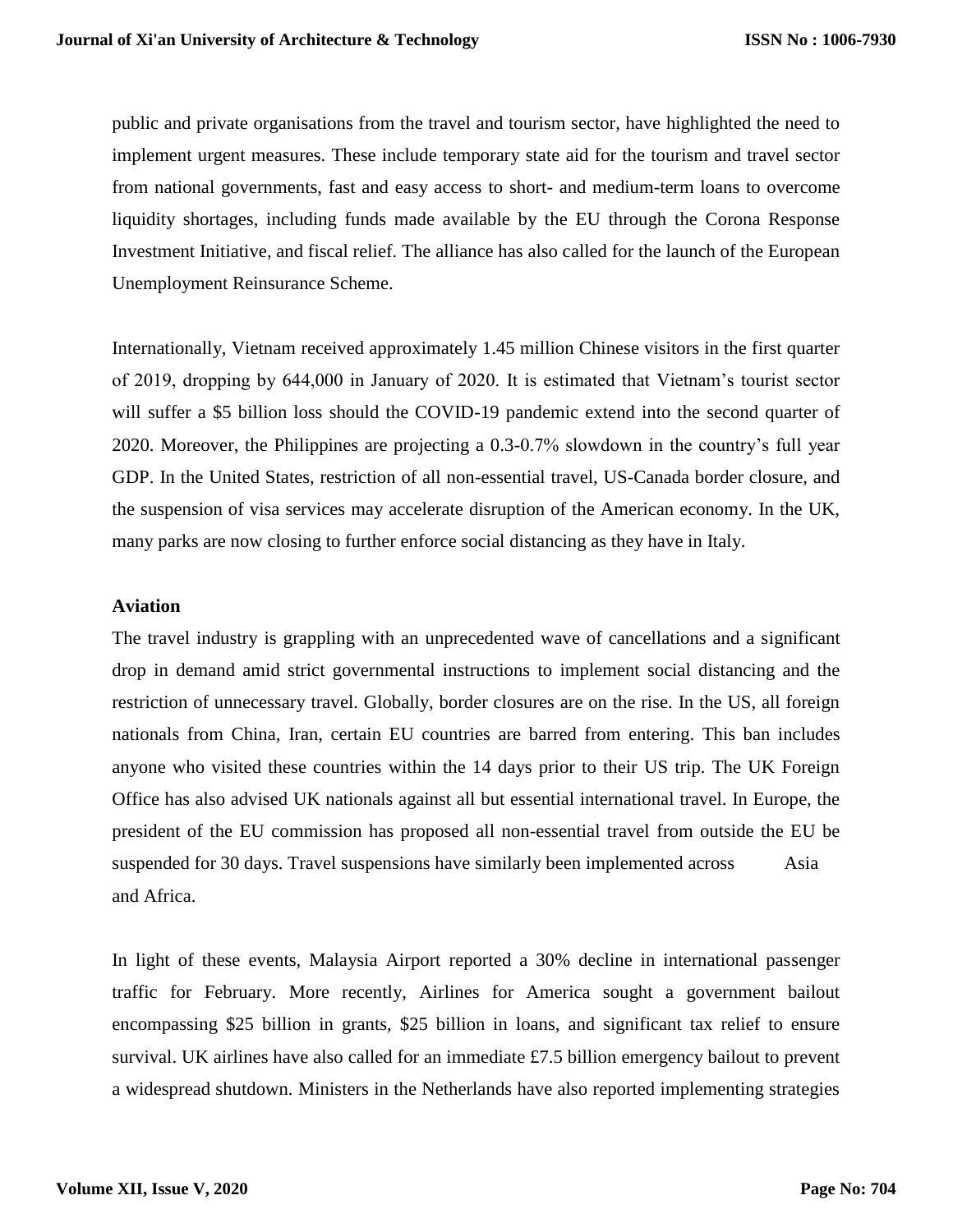to ensure the continued operation of Air France-KLM and Amsterdam's Schiphol airport, whilst the Italian Government have been said to be close to taking full control of ailing airline Alitalia.

# **Lockdown Has Had Disastrous Impact on Hospitality Sector; Government Support Needed: Industry**

The lockdown to contain spread of Covid-19 in the country has had disastrous impact on the hospitality sector, particularly for hotels, hoteliers aforesaid.

"The impact is disastrous. The hotels are businesses that are very capital intensive and even have very high fixed charges," Lemon Tree Hotels Chairman and MD Patanjali G Keswani told PTI.

The capital intensive component is generally debt and it has to be serviced by imbursement of interest on debt and settlement of debt. Hotels are also manpower intensive, so they have lots of fixed charges such as wage bill, besides paying government levies, minimum load charges, among others, he added.

"Earlier Indian hospitality industry was on average witnessing 65 percent to 70 percent or full occupancy till end of the February. First few days of the March were fine, once the things started accelerating; the occupancy has gone down to minimum,"

Going ahead, occupancy in India is going to be very low. So hotels will have to either shutdown or run in a very limited manner, he added. The government has also requested industries to not lay off staff and cut salary, where in liquidity is a problem.

Under this situation, the industry is going to go sick very fast unless you have the external source of capital, like holding company. "The government took a good first step to announce the moratorium on interest and principle repayment for three months. But the problem is the period is too short. One cannot plan on the basis of three months. "Ideally government ought to have done a 12-month moratorium and aforesaid the amount you are not paying in these 12 months shall be added in the debt,"

The industry isn't searching for a dole however is posing for minimum support to survive by pushing back repayment of installment's, some support for paying salaries and waiver in government levies, he added.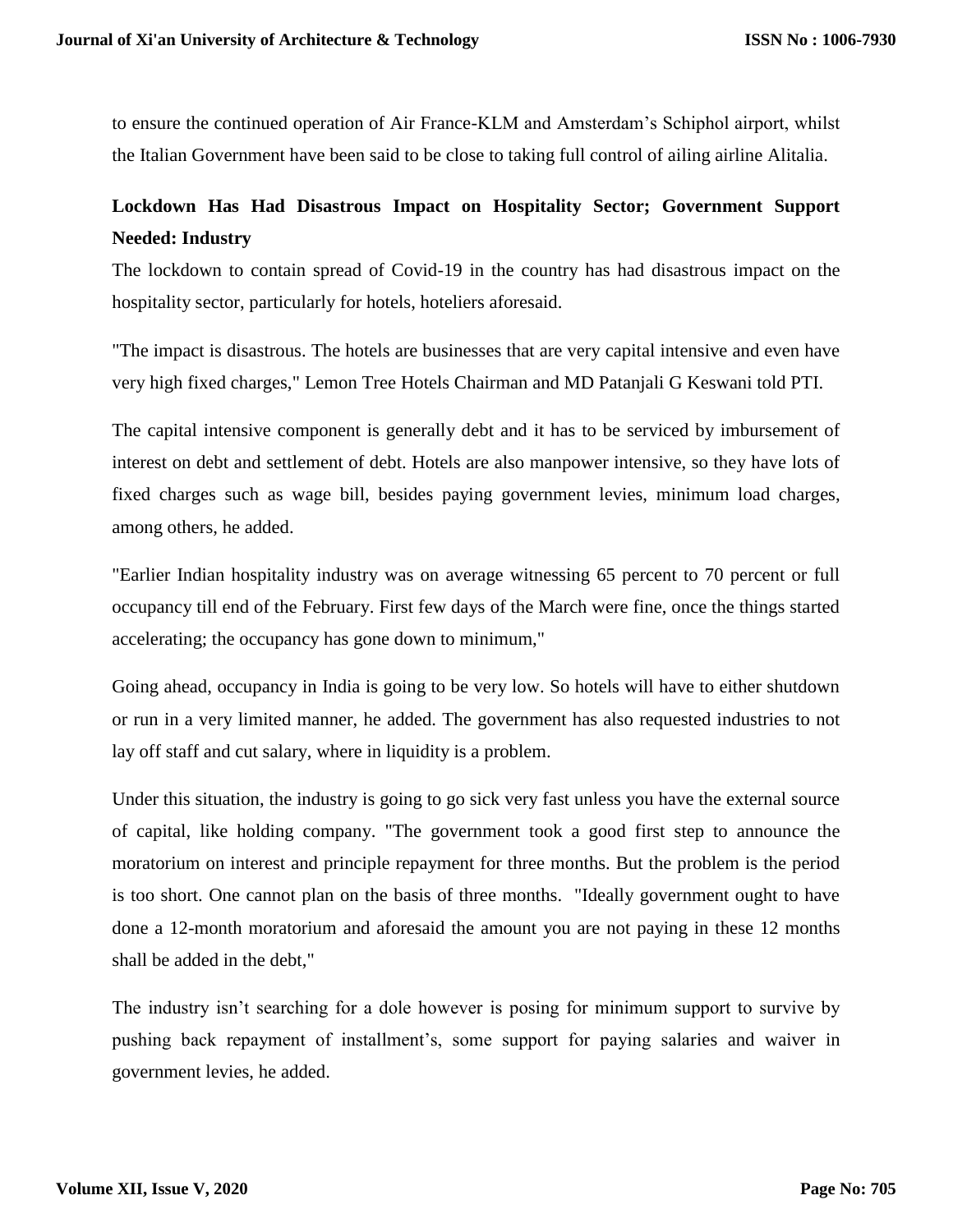In similar vein, Cygnett Hotels and Resorts founder and MD Sarbendra Sarkar said, "The lockdown has adversely affected the hospitality industry...We are experiencing a big drop in new reservations, and increase in cancellations, etc."

While RBI's three-month moratorium has come as a relief, the industry hopes that the government will soon offer schemes that will enable the sector, he said.

In the meantime, Cygnett is reviewing its progress so far and seeks to make necessary changes and strategise for the post-Covid 19 period during this time, he added.

Stating that Covid-19 has severely impacted the industry, Bird Group ED Ankur Bhatia said, "With occupancy crashing to a below 5 percent against 95 percent last year due to the unfortunate impact of Covid-19 mayhem, the tourism industry was in the front line and is the worst hit. No wonder a slew of hotels will fold up under pressure."

The Associations have put forward multiple proposals to stay alive as well to ensure the employees are taken care of and retained, he added.

"We welcome government's move to offer moratorium for three months on loans. The moratorium on capital and interest repayments of loans taken by the registered businesses would help for now as some of the payments were due end of March," Bhatia said.

Amatra Hotels and Resorts co-founder and COO Anurag Dua said hospitality and travel sectors have been amongst the worst affected segments, with the businesses coming to a standstill as governments across the world locked down their countries to stop the spread of the coronavirus.

"The moratorium of three months would provide the much-needed relief for the hospitality sector in India provided banks/NBFCs approve it unanimously with no condition precedent following the RBI move," he added.

However, businesses working on rental models with private owners have not received any benefit which might act as a deterrent to operators at large, Dua said.

"We expect the situation to improve once cases of Covid-19 slows and believe that the domestic tourism industry shall grow at a better rate," he added.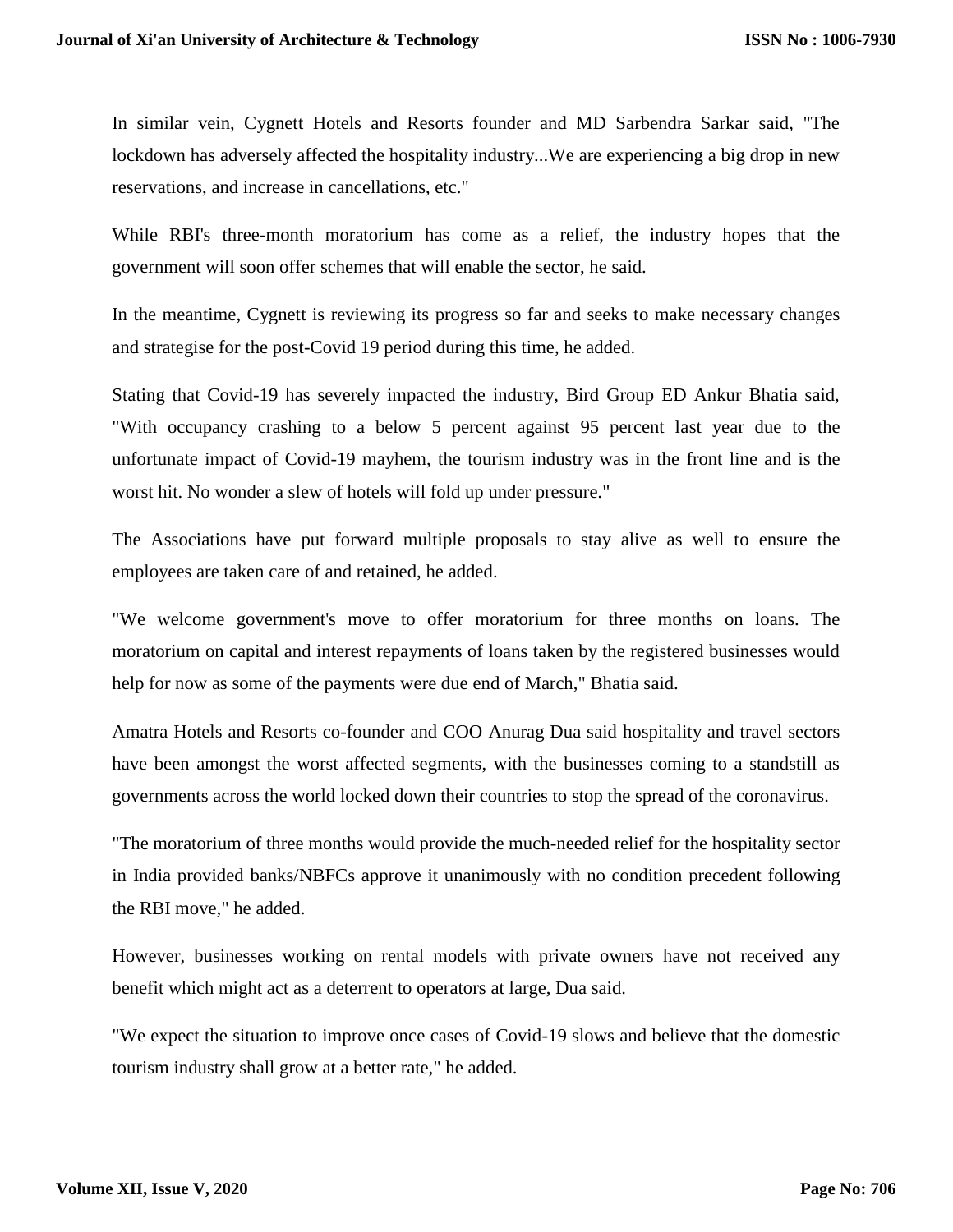### **Coronavirus impact: Hospitality industry to suffer losses up to ₹620 crore**

The cascading effect of the coronavirus (Covid 19) pandemic will cost the Indian hospitality industry losses to the tune of  $\bar{\xi}620$  crore. The hotel chain and standalone hotel segment is staring at losses over  $\bar{\tau}$ 130-155 crore, whereas the alternate accommodation segment is likely to make losses of over ₹420-470 crore. Layoffs of 'casual staff' or 'contracted staff' are probably going, a research suggested.

Hotelivate, a hospitality consultancy firm has in a report said that the Indian hospitality industry is likely to be hit really hard. The report suggested that domestic hotel companies that follow the fiscal year regime, this amounts to a weak Financial Year 2020 and a weaker Financial Year 2021.

According to the report, while January was still at par for the Indian hospitality industry. The industry had started to see early signs of recovery from February. "Unfortunately, business for the second half of March seems to have dropped off a cliff, pretty much across the board," the report said.

"March has borne the brunt of many large-scale cancellations across the corporate, MICE and leisure segments. Notably, the extent of this lost business has primarily been seen across the top eight markets. Various Tier Two and Tier Three hotel markets in India continue to witness a small erosion in business for now, and occupancies in at least the first half of March were only partially lower despite the spread of the virus in some states", it added.

The Indian government, just like many other governments has closed their borders, have suspended visas till April 15. Several international airlines have trimmed their operations to Indian destinations. Indian airlines have suspended complete operations to international destinations and reduced their domestic operations. To add on to this, the governments have requested people to work from home.

According to the report, in this 'best case scenario' of the viruses impact only being seen devastating for the next two to three months, our estimates are that the weighted impact of this situation is likely to erode the blended nationwide occupancy (in calendar year 2020) by about 18-20 per cent, while the blended nationwide Average Daily Rate ADR may see a drop of 12-14 per cent this year.

The reduced traffic to the hotels will also have an obvious cascading effect on revenue from F&B, MICE and other commissions.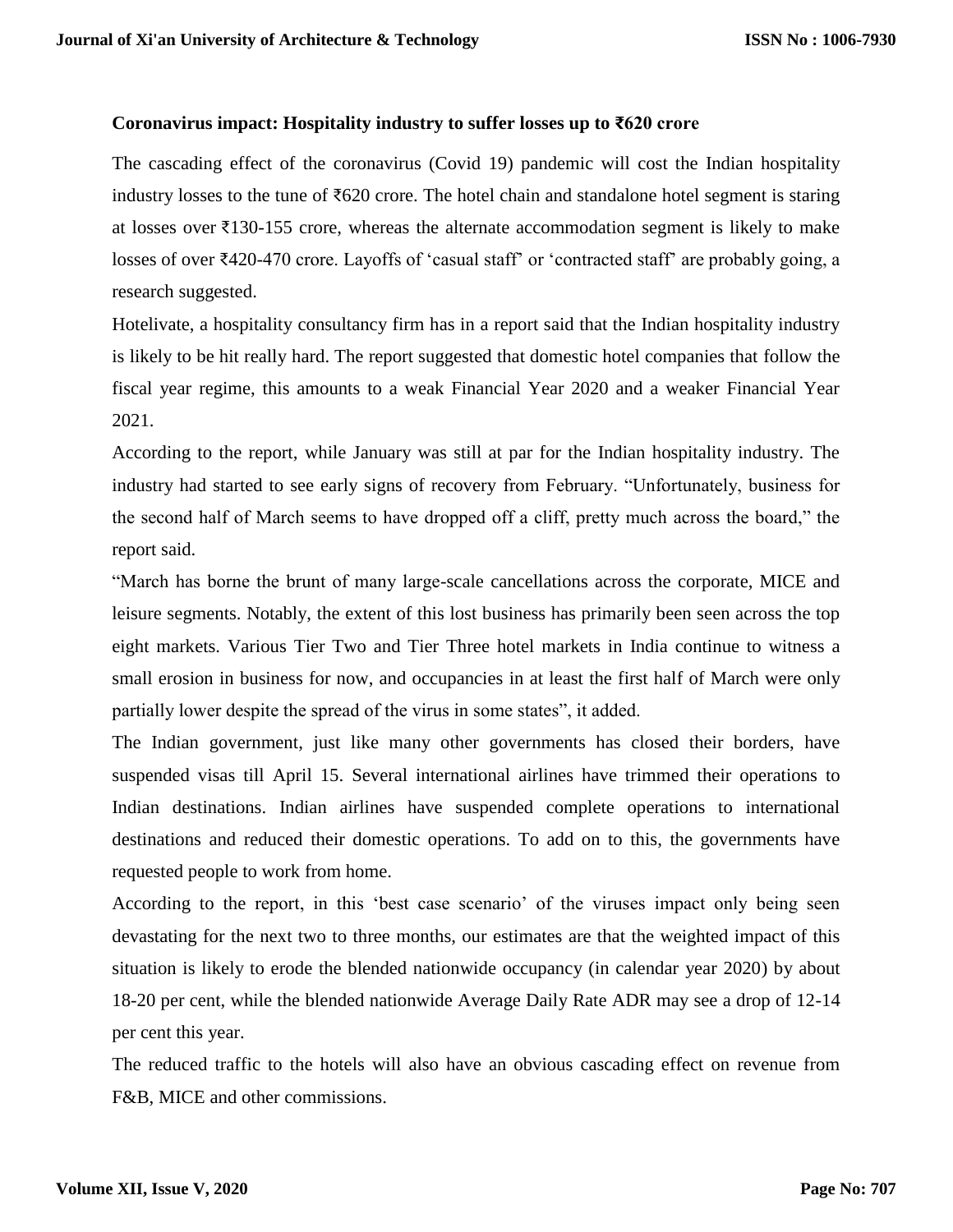Business Line had reported that the overall business and summer holiday bookings are likely to be impacted by 25 per cent on a year-on-year basis, according to industry estimates.

The Indian standalone and chain hotel segment has over 1.4 lakh rooms which accounts for only 5 per cent in the hotel industry segment.

According to the report, the overall loss of total revenue for the around 140,000 branded/organised hotel rooms across the country will be anywhere between ₹130-155 crore. "This amounts to 27 per cent to 32 per cent erosion in the overall revenue as compared to last year."

Over 95 per cent of the Indian hospitality industry is dominated by Bed & Baths (B&Bs), Guest Houses, "it is our estimate that there is likely to be an additional loss of anywhere between  $\overline{z}420$ -470 crore in total revenue across the alternate accommodation industry."

It has often been stated that the larger tourism industry in India contributes to about 10 per cent of the GDP (approximately US\$275 billion). It may not be an overstatement to assert that almost all of this revenue may dwindle to a painfully negligible amount if COVID-19 does not come to a halt this year.

Adding to these woes is the fact that anywhere between 15 and 25 per cent of the employees of the various branded hotel chains in India are either contracted or casual staff. It may not be evident to many that about 8 to 10 per cent of the total staff strength of the global cruise liners are Indians . These people become the weak link to the whole chain and it is evident that it may break them first.

# **First Impact: Travel and Tourism**

The travel and tourism industry is already seen a sharp slowdown, which could worsen in the coming weeks.

#### *Foreign tourist arrivals rose by 1.3 percent in January—the lowest in at least a decade.*

In recent days, the industry has seen a flurry of international and domestic cancellations, said Pronab Sarkar, president of the Indian Association of Tour Operators. "Foreign tourist arrivals are down by about 67 percent annually in the January-March quarter, while domestic tourists are fewer by about 40 percent," Sarkar told Bloomberg Quint.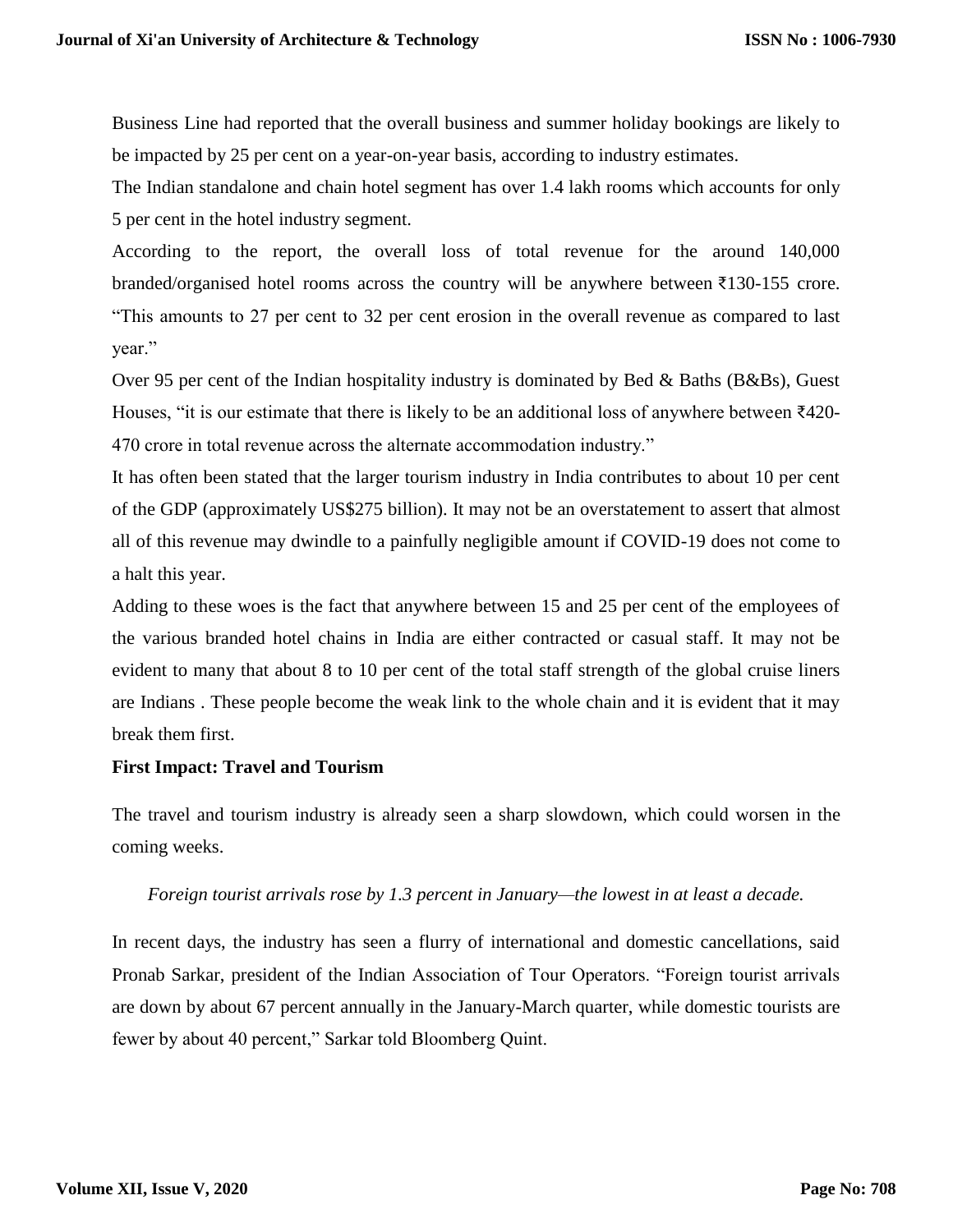While several state governments are wary of all foreign tourists, domestic travellers are also turning cautious and reluctant to travel, he said.

Madhavan Menon, chairman and managing director of Thomas Cook, said there's still demand for domestic travel. Hoping to temper some of the impact of reduced overseas travel, the company has introduced products to replicate foreign destinations, he said, adding that there is demand for travel to some parts of the country, including Jammu & Kashmir. While foreign travel entails high unit value, domestic travel is able to offset this at least in part, he said.

Airlines, however, have started to warn of lower traffic. In exchange filings, InterGlobe Aviation Ltd., the parent of India's largest airline IndiGo, said traffic numbers have started to fall. "Over the past few days, however, week-on-week, we have seen a 15-20 percent decline in our daily bookings," the airline said, warning of a material impact to the company's earnings.

The hospitality sector will also bear the brunt of reduced travel. According to a March 6 note from Edelweiss Securities, both occupancies and tariffs would be impacted in March 2020 and the April-June 2020 quarter. "While domestic tourism might see an improvement on limited outbound travel, the recent cases in India would limit that opportunity as well," said the note.

Foreign tourist arrivals (FTA) last month dropped 9.3 per cent month-on-month and 7 per cent year-on-year, according to government data. In February 2020, there were 10.15 lakh FTAs, against 10.87 lakh in February 2019 and 11.18 lakh in January 2020.

The number of visitors who visited the Statue of Unity in Gujarat dropped by over 38 per cent from January to February, and the revenue collected fell approximately ₹5 crore.

The Archaeological Survey of India (ASI) has 3,691 sites registered with it, of which 38 are world heritage sites. As per information provided by the ASI, the total revenue from ticketed monuments was ₹247.89 crore in FY18, ₹302.34 in FY19 and ₹277.78 crore in FY20 (April-January).

According to Vasant Kumar Swarnkar, Superintending Archaeologist of ASI, Agra Circle, at the Taj, the monthly tickets sold did not fall drastically between January and February. "On an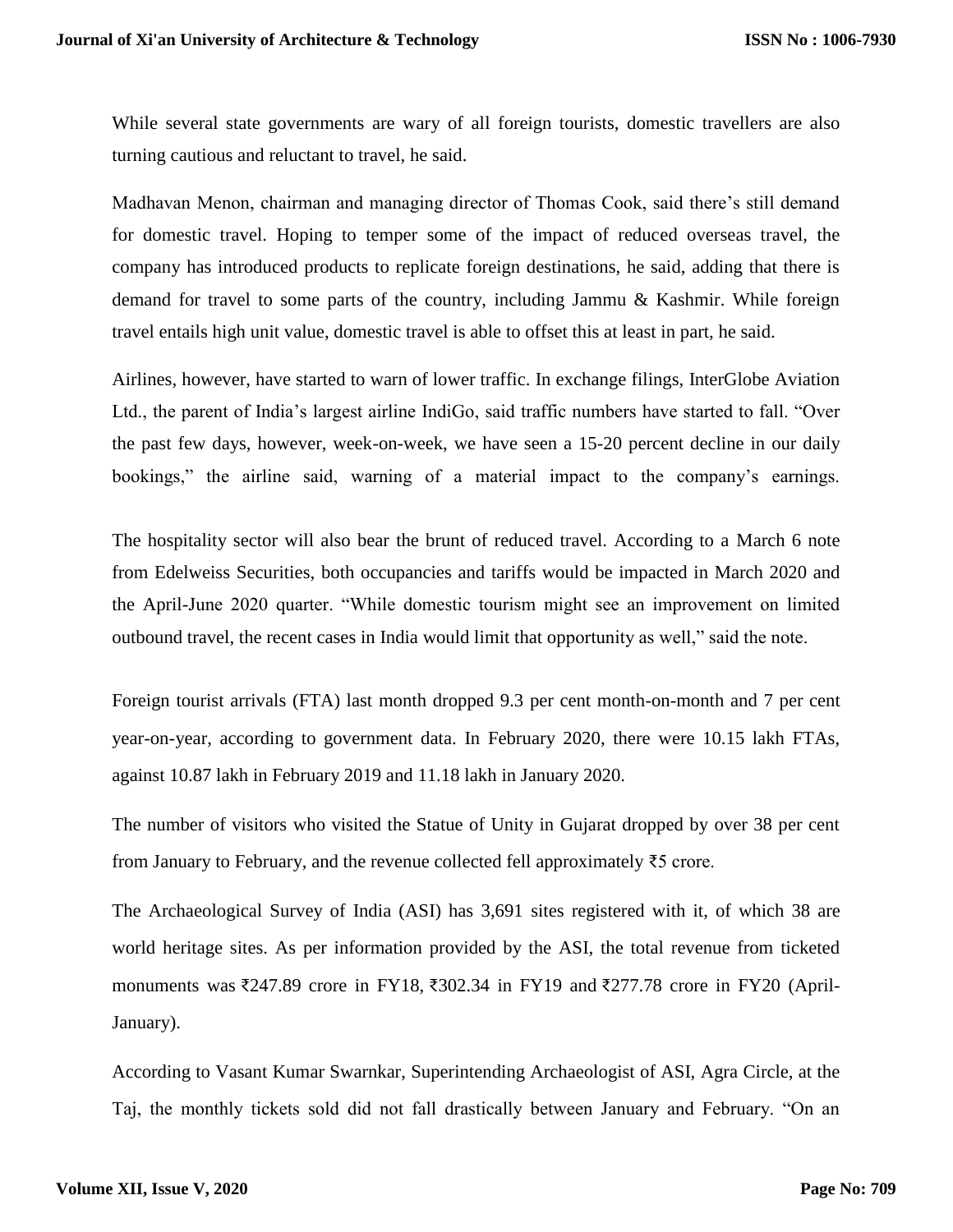average, we sell over 22,000 tickets to foreigners. In March, on a daily basis, we weren't able to sell more than 16,000 tickets," he said.

Last Wednesday, authorities had directed the shutdown of the Taj, among other sites. "Two days prior to the shutdown, we were barely able to sell 8,000 tickets on a daily basis," said Swarnkar. On Tuesday, the Centre imposed a 21-day nationwide lockdown, which means all the sites will remain closed.

# **Way forward**

While the world is still struggling with the pandemic, the number of confirmed cases and casualty is growing higher, the East Asian examples and analysis draw a few important lessons as follow:

- **1. Pandemic is global, but its response is local**: In the growing inter connected world, our movement is quite high and fast, and that possibly enhanced the spread of the virus globally very quickly, making it a global pandemic. However, different country showed differences in approaches in responses. Thus, although the medical treatment is universal, we need to keep in mind that the healthy emergency response measures are not universal. It is a combination of country's regulation, governance mechanism, link to science-based decision making, local governance as well as community behavior. Thus, learning from each other's experience is very important.
- **2. Use of technology:** In the advanced stage of technological intervention, a pandemic response is not just a medical response anymore. It needs to link different types of technologies in an appropriate way. COVID-19 response in East Asia showed extensive use of emerging technologies linked to medical technologies.
- **3. Risk assessment:** In a quick analysis has pointed out the need of converging the health response, emergency response and disaster risk reduction in the viewpoint of the Sendai Framework. They analyzed and concluded that current mechanisms and strategies for disaster resilience, as outlined in the SFDRR, can enhance responses to epidemics or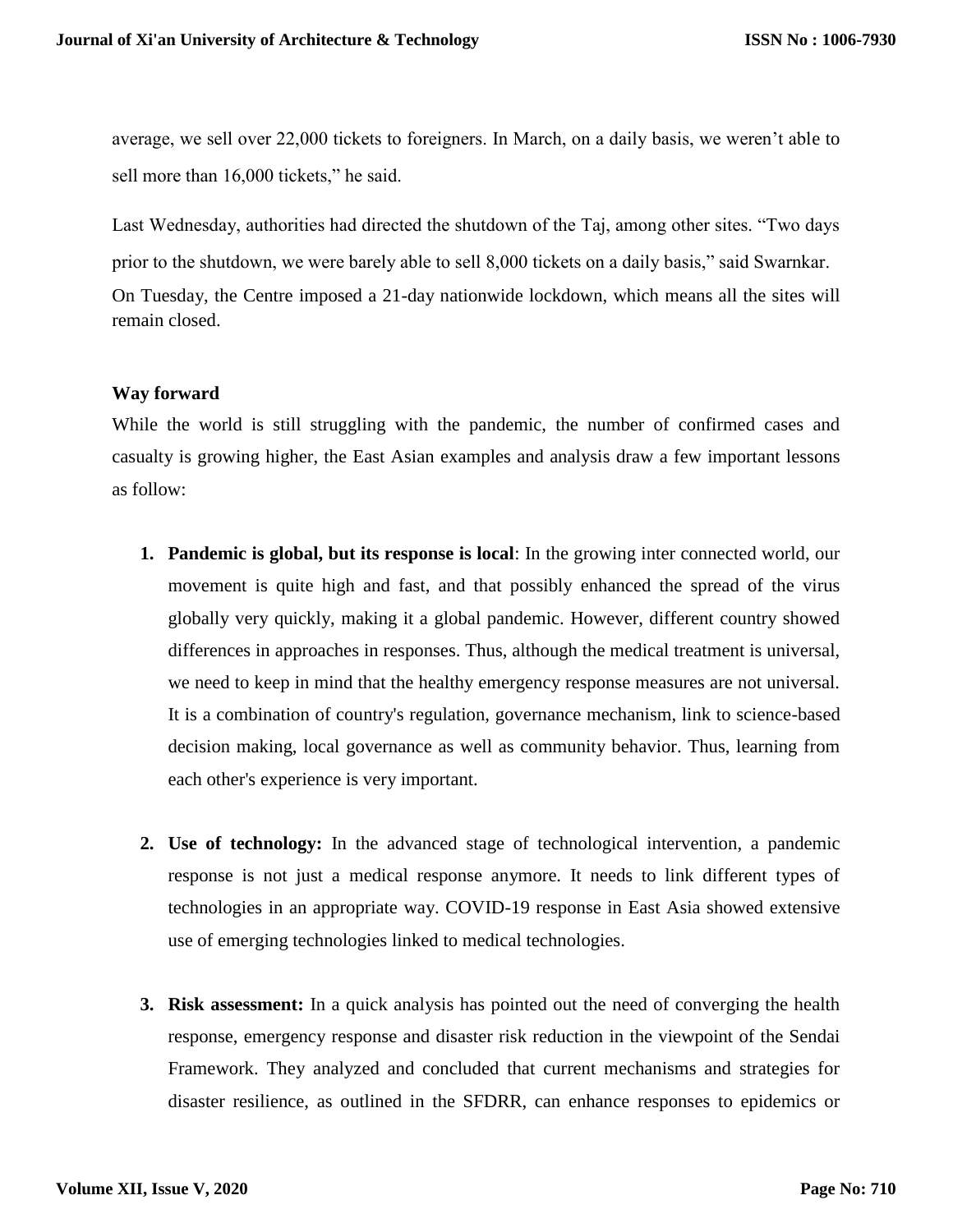global pandemics such as COVID-19. Some of the recommendations are as follow: recommendations concern knowledge and science provision in understanding disaster and health-related emergency risks, the extension of disaster risk governance to manage both disaster risks and potential health-emergencies, particularly for humanitarian coordination aspects; and the strengthening of community-level preparedness and response. A proper risk assessment is required taking into consideration of health risk, exposures, behaviors and policy framework.

- **4. Use of social media and sensitization on fake news:** In different countries, with different level of social media penetration, the importance of distinction of proper news and fake news becomes more relevant. Importance of negative consequences of fake news is well understood in longer run, not only to fight this pandemic, but also for the longer-term recovery process.
- **5. Economic implications:** The global economic impacts of the pandemic are yet to be understood, but there is a unanimous agreement of a global recession due to the pandemic. However, in different countries, sectorial impacts are already prominent, especially in tourism and hospitality sectors. MSMEs (Micro, small and medium enterprises) are possibly the hardest hit in all the countries need special economic revitalization package.
- **6. Socio-psychological impacts and lifestyle changes:** Country wide or partial local down in cities have initiated a different work culture in East Asian countries, as well as in most of the other countries. Tele-work is becoming popular, online meetings, online classes in the universities are getting common, online education for school children becoming obvious. Thus, there has been a life-style change in many countries and communities, which may have relatively longer socio-psychological and behavioral implications.